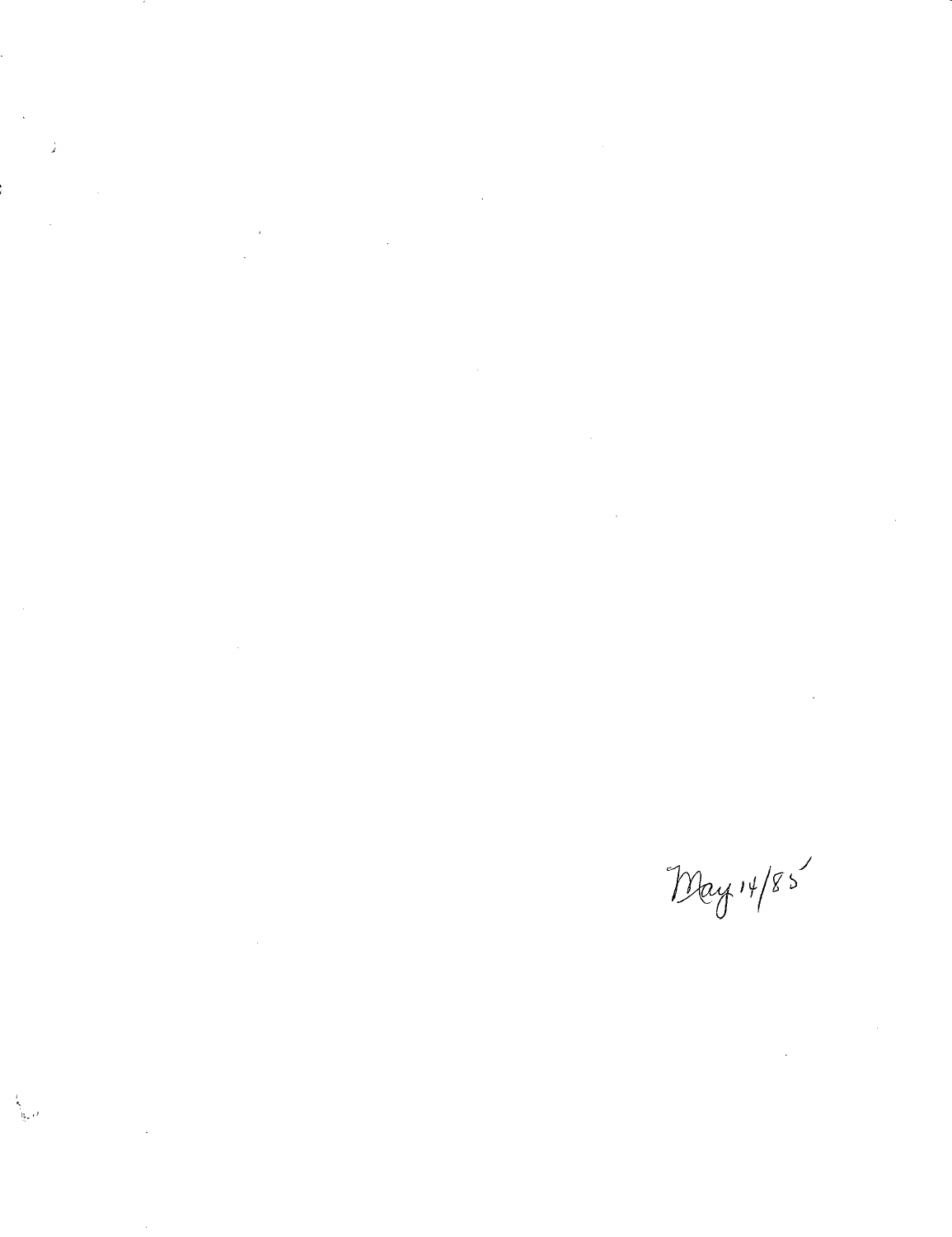The Minutes of the 83rd Meeting of the Executive Committee of Science Faculty Council held on Tuesday, May 14, 1985 at 3:30 p.m. in Room 250 Allen Building.

Present: P. K. Isaac (Chair), J. W. Berry, A. N. Arnason, N. Hunter, D. McKinnon

P. Pachol (Acting Secretary), H. Paterson, S. Johannson

Regrets: C. I. Paul

 $\epsilon$ .

# 1. Selection of Science Gold Medallists

Dean Isaac introduced Ms. Heather Paterson, Student Advisor, who took the members through the list of candidates eligible for selection as Science Gold Medallists.

## B.Sc. Honours Program

Moved by McKinnon(Hunter) that the gold medal be awarded to:

#5426744 Daryl John SCORA Unanimous

## Honours B.C.Sc. Program

Taking into account his full and more difficult course load, moved by Arnason(Berry) that the gold medal be awarded to:

#5425202 Bradley Michael DEBRONI CARRIED

### Four Year Major Program

Moved by Hunter(McKinnon) that the gold medal be awarded to:

#5427534 Grant Trevor GUSSIE Unanimous

### General Program

Taking into account his number of 2nd yr. courses and heavy labs, moved by Arnason(HUnter) that the gold medal be awarded to:

#5502753 Robert Ross MCEWEN Unanimous

#### 2. Other Business

Dean Isaac brought up the subject of Faculty elections and that we were short of one nomination for Faculty Executive after having extended the deadline. Dean Isaac also mentioned that he had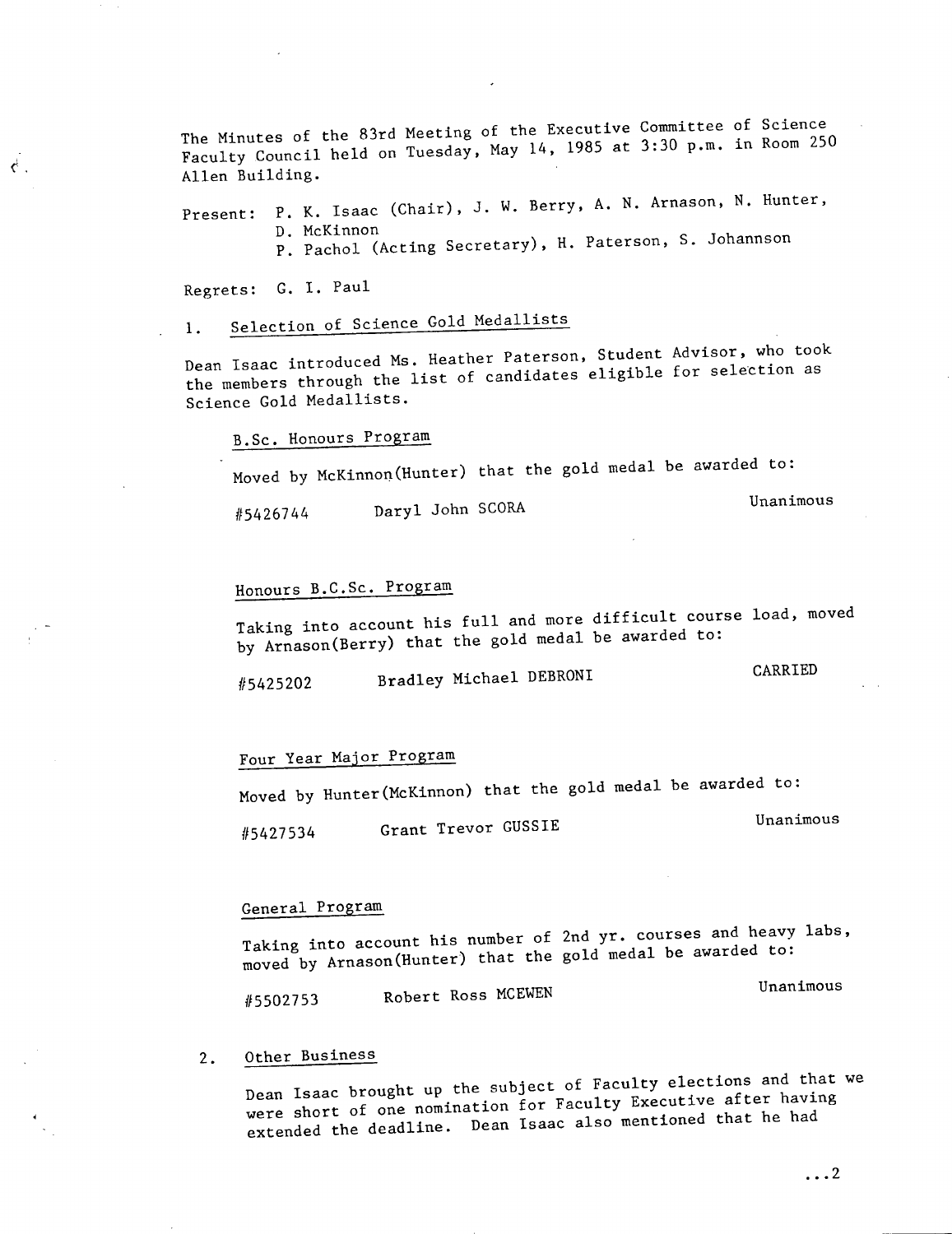received one objection to his suggestion of drawing a name out of a hat for the one-year term for Senate.

Dean Isaac put forward the suggestion that he might ask for volunteers from among the nominees to take the one-year terms and present this suggestion to the faculty in memo form. It was agreed that if no strong objections were raised by faculty that this procedure be followed.

A short discussion followed on finding a better way of handling nominations in the future. Dr. Arnason suggested that each department council might select a representative for nomination to these committees.

There being no further business meeting adjourned at 4:00 p.m.